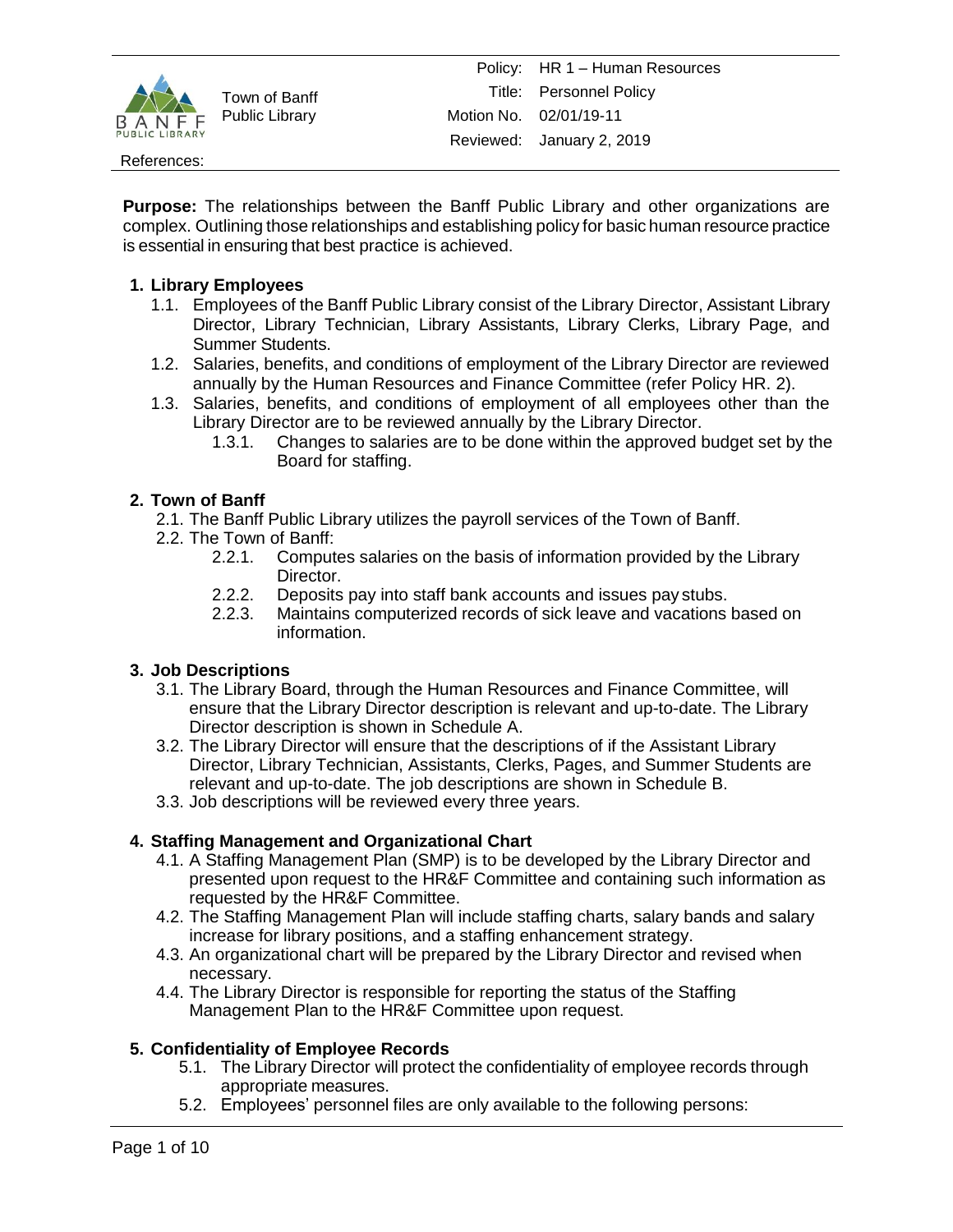

References:

- 5.2.1. The employee
- 5.2.2. The Library Director
- 5.2.3. The Human Resources and Finance Committee only when dealing with a grievance and only those documents relevant to the grievance.
- 5.3. Employee records of a medical nature are filed separately from their personnel files. Medical records are only available to the following persons:
	- 5.3.1. The employee
	- 5.3.2. The Library Director
- 5.4. All documents will be maintained in accordance with the Freedom of Information and Protection of Privacy Act and Regulations.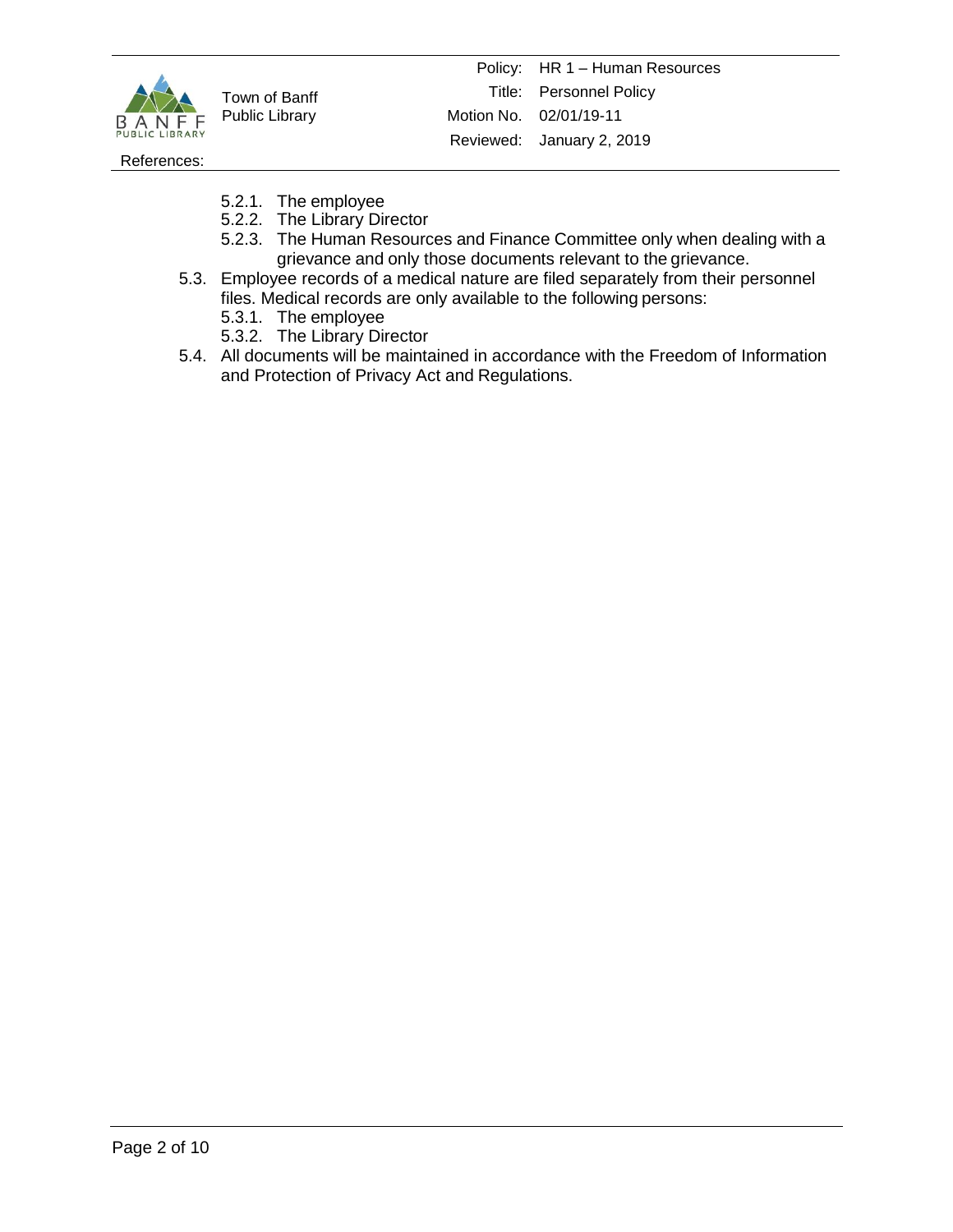

References:

# **SCHEDULE A: Library Director Job Description**

# **JOB DESCRIPTION: LIBRARY DIRECTOR**

**Job Title**: Library Director

**Function of Job**: To ensure the efficient operation of the library, including collection development, administrative duties, budget management, leadership and supervision of staff, public relations and advocacy.

\_ \_ \_ \_ \_ \_ \_ \_ \_ \_ \_ \_ \_ \_ \_ \_ \_ \_ \_ \_ \_ \_ \_ \_ \_ \_ \_ \_ \_ \_ \_ \_ \_ \_ \_ \_ \_ \_ \_ \_ \_ \_ \_ \_ \_ \_ \_ \_ \_ \_ \_

## **Responsibilities:**

## *Administration and Management*

- Implement board policies, recommend, design and implement library services and programs.
- Oversee records management; collect and maintain necessary records and statistics.
- Prepare necessary reports and presentations for the Library Board, the Provincial Government, the Town of Banff and other agencies.
- Prepare grant applications.
- Assist Library Board with budget preparation; manage library budget and oversee expenditures.
- Hire, supervise, coach and evaluate all library staff. Oversee scheduling, training and development opportunities.
- Attend Library Board and committee meetings; bring information and make recommendations to the Library Board.
- Sit on all Board committees.
- Plan and implement capital projects.
- Oversee the purchase of necessary supplies, furniture, and equipment.
- Liaise with the Town of Banff management team.
- Liaise with the Alberta library community.
- Participate in strategic planning and the development of library goals and objectives.
- Plan and conduct needs assessments in collaboration with the Board.
- Provide administrative support for the Library Board.
- Carry out Hazard Assessments at regular intervals
- Oversee facilities management.
- Oversee disaster planning.
- Oversee employee benefits.
- Oversee library accounting and accounts payable.
- Oversee library advertising, publications and marketing.
- Responsible for FOIP administration.

#### *Collection Development and Maintenance*

- Make informed selections of materials in keeping with the Selection Policy.
- Oversee ordering of all library materials.
- Weed library collection as necessary.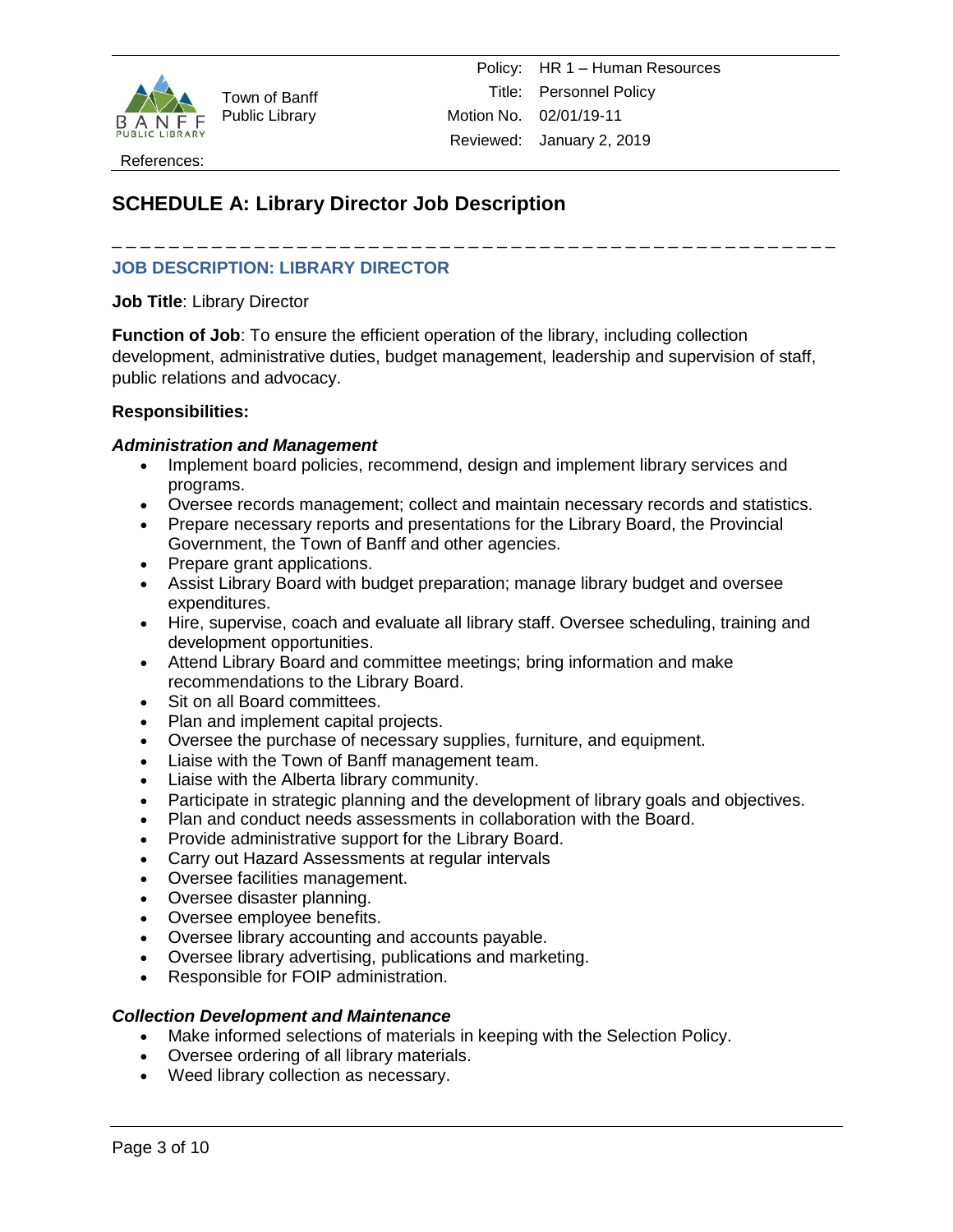

#### References:

- Develop, maintain and implement collection management plans and make relevant policy recommendations to the Library Board.
- Be knowledgeable of trends in information media and make necessary recommendations to board regarding format.

## *Technical Services*

- Manage integrated library system on a local level and liaise with other service providers on related matters.
- Oversee patron registration, materials circulation and overdue materials management.
- Oversee local materials processing.
- Oversee the management of local area computer network and other in-house technologies to ensure effective access and operation. Demonstrate competence in computer services offered by the library. Develop and implement technology plans and procedures.
- Oversee the maintenance of accurate acquisition and on-order records and management of related databases.

## *Public Relations and Advocacy*

- Promote library services within the community through advocacy, public relations and outreach.
- Liaise with local, regional and provincial organizations on matters of interest to the library.
- Represent the library to the media.
- Be well informed of contemporary library services, technologies, and issues of regional, provincial, and national significance through involvement in the library community, relevant associations and professional development opportunities.

#### *Patron Services*

- Maintain hours of service as established by the Library Board.
- Supervise reader and reference services.
- Oversee provision and management of resource sharing in accordance with regional and provincial agreements.
- Supervise and direct the provision of library programs for adults and children according to board policy.
- Receive and deal with patron and other library-related complaints.

*Any other duties as assigned by the Library Board*.

**Responsible to:** The Town of Banff Library Board.

\_ \_ \_ \_ \_ \_ \_ \_ \_ \_ \_ \_ \_ \_ \_ \_ \_ \_ \_ \_ \_ \_ \_ \_ \_ \_ \_ \_ \_ \_ \_ \_ \_ \_ \_ \_ \_ \_ \_ \_ \_ \_ \_ \_ \_ \_ \_ \_ \_ \_ \_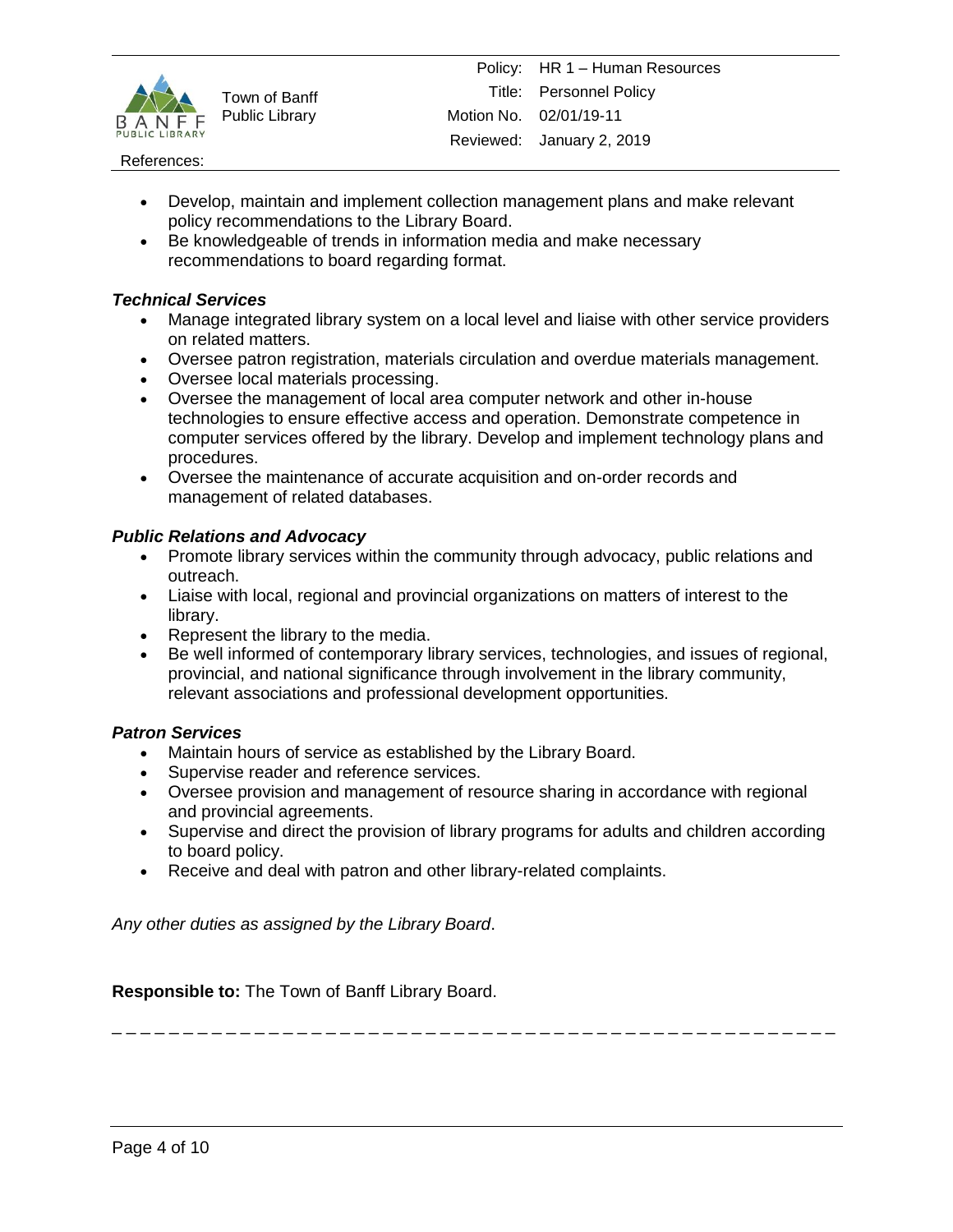

# **SCHEDULE B: Library Employees Job Descriptions**

# **JOB DESCRIPTION: ASSISTANT LIBRARY DIRECTOR**

# **Job Title: Assistant Library Director**

**Function of the Job:** To work with the Library Director and other staff to help ensure the efficient operation of the library and the provision of quality services and programs

\_ \_ \_ \_ \_ \_ \_ \_ \_ \_ \_ \_ \_ \_ \_ \_ \_ \_ \_ \_ \_ \_ \_ \_ \_ \_ \_ \_ \_ \_ \_ \_ \_ \_ \_ \_ \_ \_ \_ \_ \_ \_ \_ \_ \_ \_ \_ \_ \_ \_ \_

#### **Responsibilities:**

#### *Administration and Management*

- Train library staff
- Manage-day-to-day activities of the Library
- Assist in the preparation of monthly work schedules and weekly desk schedules
- Order supplies and maintain supply inventories
- Accept and record money taken into the Library
- Prepare cash deposits
- Record and tabulate Library statistics
- Cover brief absences and vacations for the Library Director

#### *Collection Development*

- Assist in collection development: materials selection and ordering, in accordance with the Materials Selection Policy, and within the library budget
- Catalogue and process materials; materials maintenance; materials de-selection; and materials donations
- Oversee interlibrary loan procedures, including processing, shipping, and record keeping

#### *Technical Services*

Assist in computer network and Library software management

#### *Public Relations and Advocacy*

- Ensure the orderliness and attractiveness of the Library
- Provide information for Library book lists
- Oversee the routine creation and maintenance of displays
- Sit on Library, Town, and community committees as necessary
- Work cooperatively with all Library and Town staff
- Maintain excellent public relations with Library users and community

#### *Patron Services*

- Circulation desk duties, including the charge and discharge of circulating materials, patron holds and requests; patron registrations; and interlibrary loans
- Assist patrons in resource and information retrieval
- Provide reference service
- Provide readers' advisory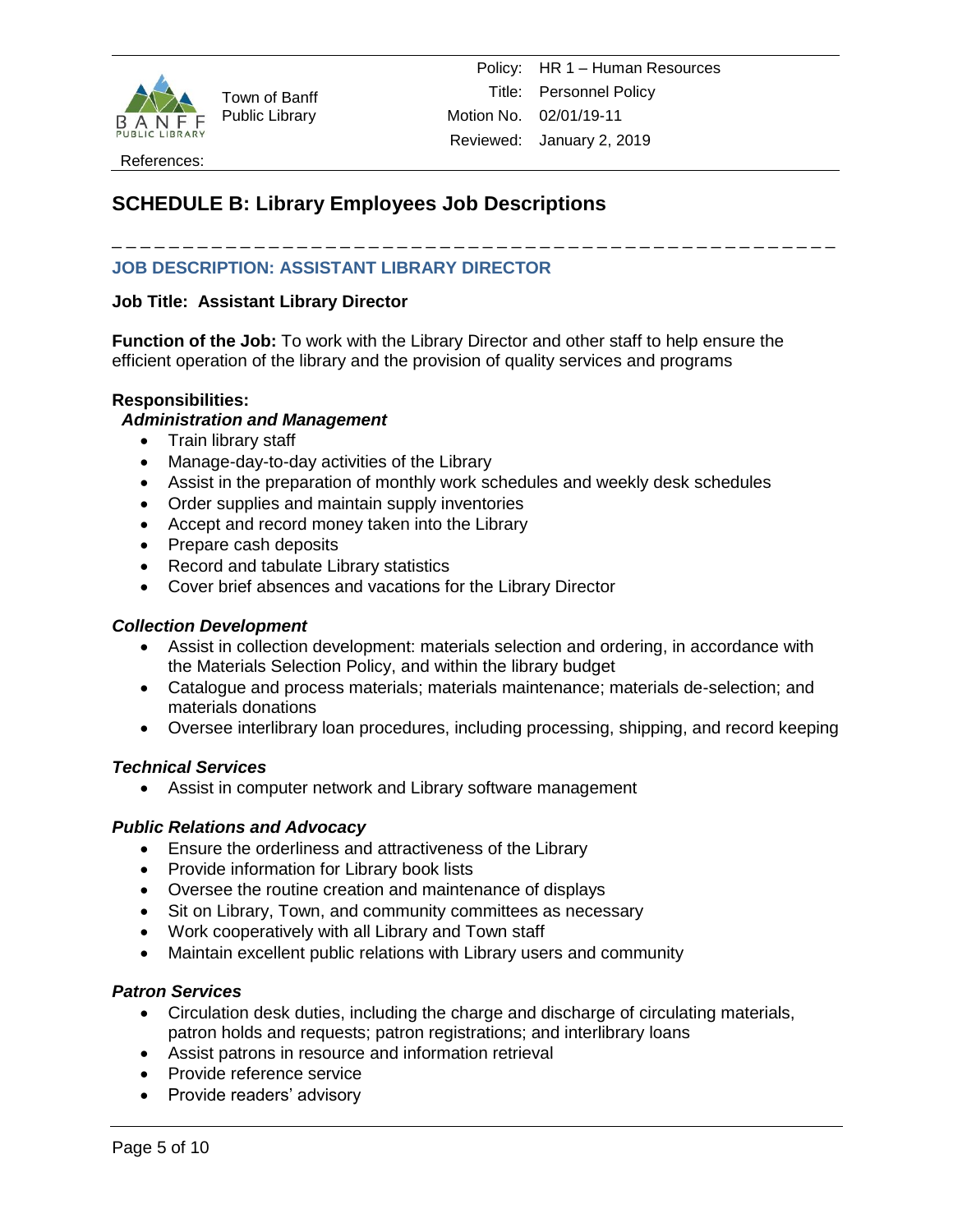

#### References:

- Assist the public with computer use
- Plan and implement programs and services under the supervision of the Library Director
- Assist in the planning and provision of special events
- Conduct Library tours
- Be knowledgeable concerning contemporary Library services and technologies in the region and throughout the province through attendance of professional development opportunities
- Be able to answer common questions about the Townsite and Banff National Park

# **Qualifications**

- A desire for developing skills and acquiring knowledge
- Strong communication, listening and inter-personal skills; high level of tact, diplomacy and professionalism, and commitment to working within a team environment
- Attention to detail, customer service experience and the ability to work with frequent interruptions
- Ability to perform repetitious tasks with care and accuracy
- Ability to respond flexibly to a wide variety of changing circumstances
- Ability to create a positive and welcoming customer service environment for all library patrons
- Strong basic computer skills
- A broad knowledge of books and literature is an asset
- A second language is an asset

#### *Other*

Other duties as assigned by the Library Director.

**Responsible to**: The Library Director

\_ \_ \_ \_ \_ \_ \_ \_ \_ \_ \_ \_ \_ \_ \_ \_ \_ \_ \_ \_ \_ \_ \_ \_ \_ \_ \_ \_ \_ \_ \_ \_ \_ \_ \_ \_ \_ \_ \_ \_ \_ \_ \_ \_ \_ \_ \_ \_ \_ \_ \_

# **JOB DESCRIPTION: LIBRARY ASSISTANT**

#### **Job Title: Library Assistant**

**Function of the Job:** Crucial in both front line and behind the scenes services in Banff Public Library. Library Assistants are responsible for serving the public in a friendly and effective manner. Library Assistants are also responsible for a variety of administrative tasks and technical services that may vary over time.

# **Responsibilities:**

**Serving the public** – which includes, but is not limited to:

- staffing the front desk
- being knowledgeable of in-house library services and technologies
- registering new members and explaining library policies to them
- checking library materials in and out, taking requests, placing holds, etc.
- answering reference questions (in person, on the telephone, and/or via email and other social media) or referring questions to other / senior staff members as necessary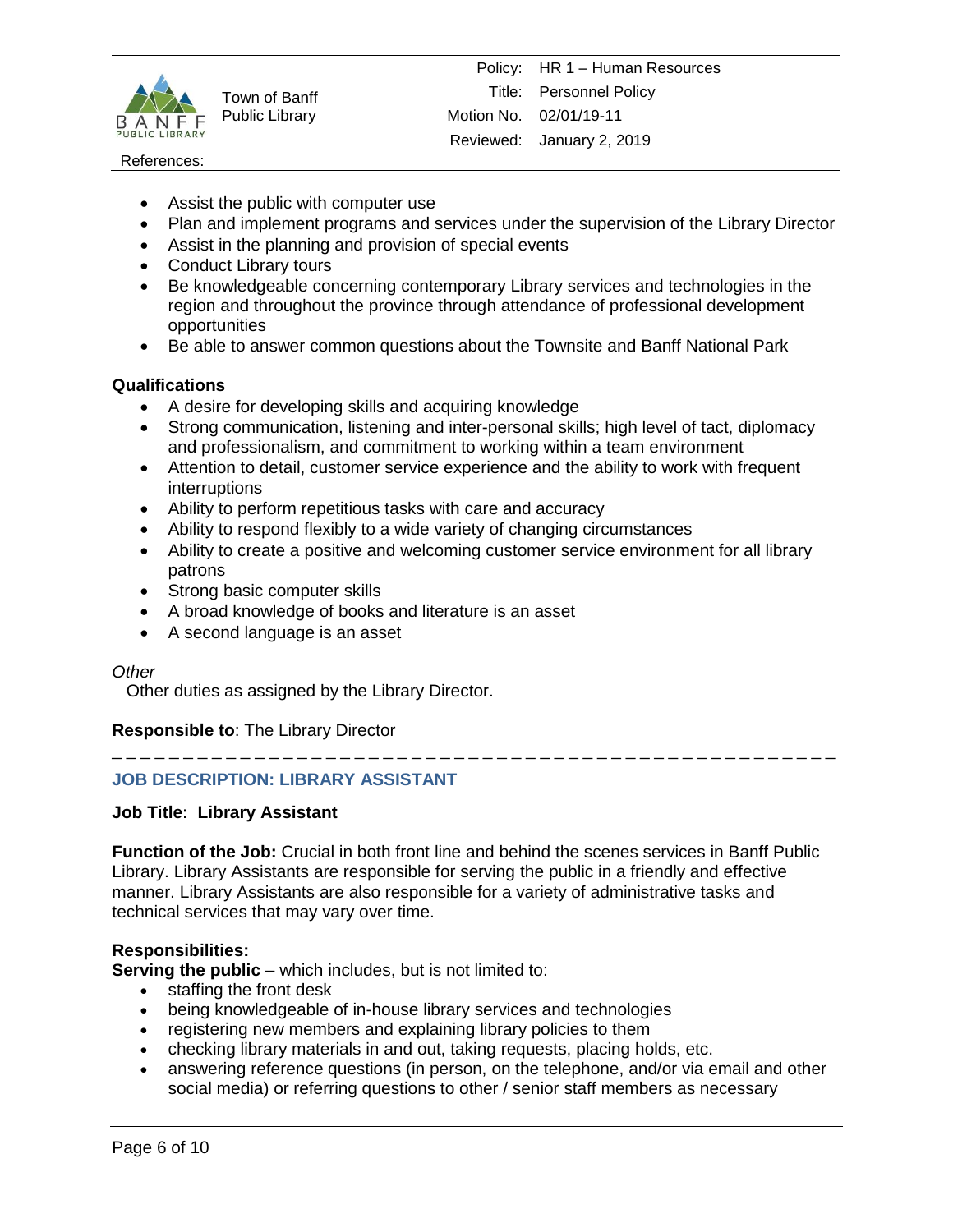

#### References:

- assisting patrons in locating information and/or materials
- assisting patrons to select reading materials ("reader's advisory")
- being able to answer common questions about the town and Park
- assisting patrons with the use of technology (including library catalogues, computers, wifi, and related)
- walking through the library regularly and remaining aware of what is going on in the facility
- creating and implementing library programs in consultation with the Library Director

#### **Administrative tasks, technical services and library maintenance –** which may include but are not limited to:

- performing opening and closing procedures
- data entry tasks such as maintaining basic library records, inputting orders and collecting library statistics
- collecting and tracking payment for sales and services (book sales, printing, copying)
- processing, repairing and shelving library materials
- advising Assistant Librarian / Library Director of requested items and damaged materials
- making suggestions for additions to collections or services
- scheduling exams and other board room use and registering participants for some programs
- creating and maintaining a variety of library displays
- creating signage, posters, booklists, advertisements, and updating social media as directed
- tracking overdue items and notifying patrons
- processing interlibrary loans
- suggesting improvements to procedures or processes
- tidying the library, watering plants and other caretaking tasks not performed by custodial services
- attending meetings as necessary
- other projects as assigned

# **Qualifications / Education**

- All Library Assistants need a post-secondary education or equivalent life experience.
- A desire to keep learning combined with good judgement and the ability to work well with others (staff and patrons) are essential qualifications.
- Strong basic computer skills are required.
- Working effectively in this position requires both the ability to perform repetitious tasks with care and accuracy and the ability to shift focus rapidly in order to respond flexibly and effectively to a wide variety of public needs and changing circumstances.
- A love of reading is very helpful.
- The ability to speak another language especially French, Japanese, Tagalog is a definite asset.

**Reports to**: **Library Director** (with routine supervision by the Assistant Library Director)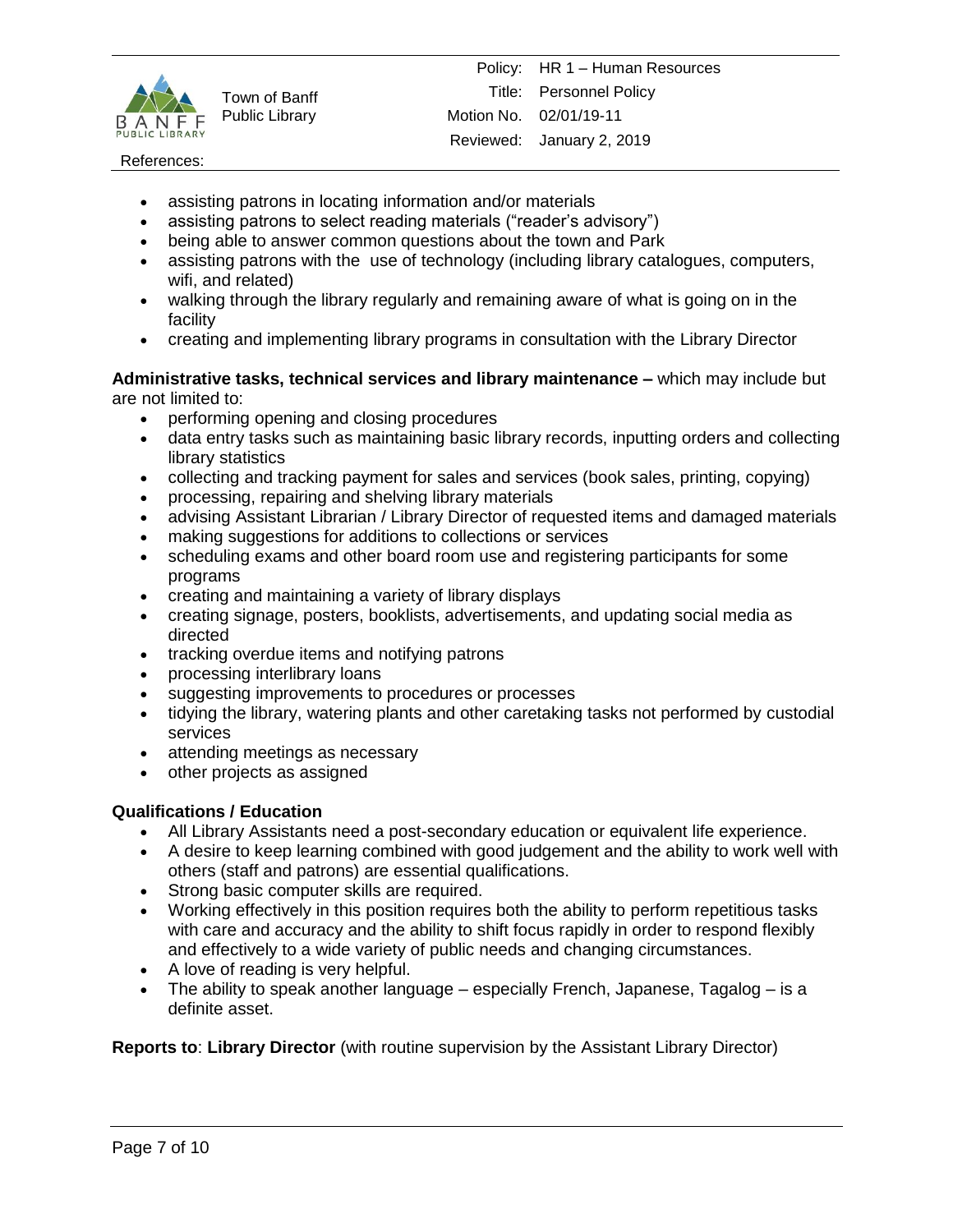

References:

# **JOB DESCRIPTION: LIBRARY ASSISTANT WITH PROGRAMMING RESPONSIBILITIES**

\_ \_ \_ \_ \_ \_ \_ \_ \_ \_ \_ \_ \_ \_ \_ \_ \_ \_ \_ \_ \_ \_ \_ \_ \_ \_ \_ \_ \_ \_ \_ \_ \_ \_ \_ \_ \_ \_ \_ \_ \_ \_ \_ \_ \_ \_ \_ \_ \_ \_ \_

# **Job Title: Library Assistant (Programmer)**

**Function of the Job:** Crucial in both front line and behind the scenes services in Banff Public Library. Library Assistants are responsible for serving the public in a friendly and effective manner. Library Assistants are also responsible for a variety of administrative tasks and technical services that may vary over time.

**Library Assistants with programming responsibilities** have the additional tasks of planning and implementing library programming.

# **Responsibilities:**

**Serving the public** – which includes, but is not limited to:

- staffing the front desk
- being knowledgeable of in-house library services and technologies
- registering new members and explaining library policies to them
- checking library materials in and out, taking requests, placing holds, etc.
- answering reference questions (in person, on the telephone, and/or via email and other social media) or referring questions to other / senior staff members as necessary
- assisting patrons in locating information and/or materials
- assisting patrons to select reading materials ("reader's advisory")
- being able to answer common questions about the town and Park
- assisting patrons with the use of technology (including library catalogues, computers, wifi, and related)
- walking through the library regularly and remaining aware of what is going on in the facility
- creating and implementing library programs in consultation with the Library Director

#### **Administrative tasks, technical services and library maintenance –** which may include but are not limited to:

- performing opening and closing procedures
- data entry tasks such as maintaining basic library records, inputting orders and collecting library statistics
- collecting and tracking payment for sales and services (book sales, printing, copying)
- processing, repairing and shelving library materials
- advising Assistant Librarian / Library Director of requested items and damaged materials
- making suggestions for additions to collections or services
- scheduling exams and other board room use and registering participants for some programs
- creating and maintaining a variety of library displays
- creating signage, posters, booklists, advertisements, and updating social media as directed
- tracking overdue items and notifying patrons
- processing interlibrary loans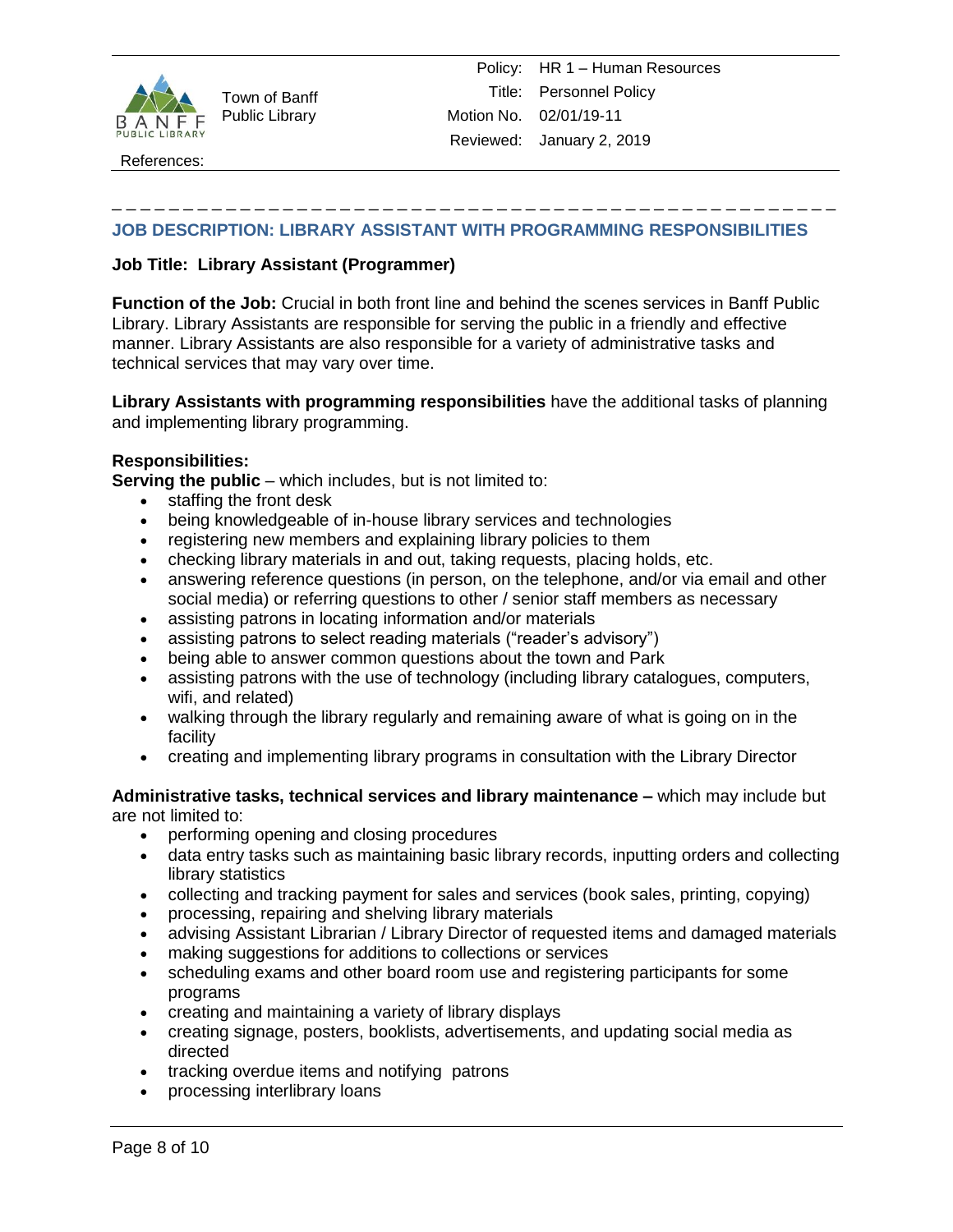

#### References:

- suggesting improvements to procedures or processes
- tidying the library, watering plants and other caretaking tasks not performed by custodial services
- attending meetings as necessary
- other projects as assigned

# **Qualifications / Education**

- All Library Assistants need a post-secondary education or equivalent life experience.
- A desire to keep learning combined with good judgement and the ability to work well with others (staff and patrons) are essential qualifications.
- Strong basic computer skills are required.
- Working effectively in this position requires both the ability to perform repetitious tasks with care and accuracy and the ability to shift focus rapidly in order to respond flexibly and effectively to a wide variety of public needs and changing circumstances.
- A love of reading is very helpful.
- The ability to speak another language especially French, Japanese, Tagalog is a definite asset.
- **Library Assistants with programming responsibilities** will normally have additional experience with creating, developing and implementing educational and entertaining programs.

**Reports to**: **Library Director** (with routine supervision by the Assistant Library Director)

# **JOB DESCRIPTION: SUMMER PROGRAM COORDINATOR**

# **Responsibilities:**

Under the supervision and direction of the Library Director and/or Assistant Library Director, the Summer Club Coordinator will be responsible for the following tasks and responsibilities:

\_ \_ \_ \_ \_ \_ \_ \_ \_ \_ \_ \_ \_ \_ \_ \_ \_ \_ \_ \_ \_ \_ \_ \_ \_ \_ \_ \_ \_ \_ \_ \_ \_ \_ \_ \_ \_ \_ \_ \_ \_ \_ \_ \_ \_ \_ \_ \_ \_ \_ \_

- Develop and plan programs and materials for the Summer Reading Club.
- Promote programs for the Summer Reading Club.
- Deliver interactive programs and indoor/outdoor activities for children between 4 and 12 years old.
- Maintain statistical records and write a final report for the Summer Reading Club.

# **Qualifications**

- Must be between 19 and 30 years of age
- Currently enrolled in a post-secondary program having completed at least one year of said program
- Legally entitled to work in Canada.
- Excellent oral and written communication skills.
- Enthusiastic, enjoy working with children, and able to work independently.
- Familiar with libraries and library programs for children.
- Must be available throughout the entire employment period.